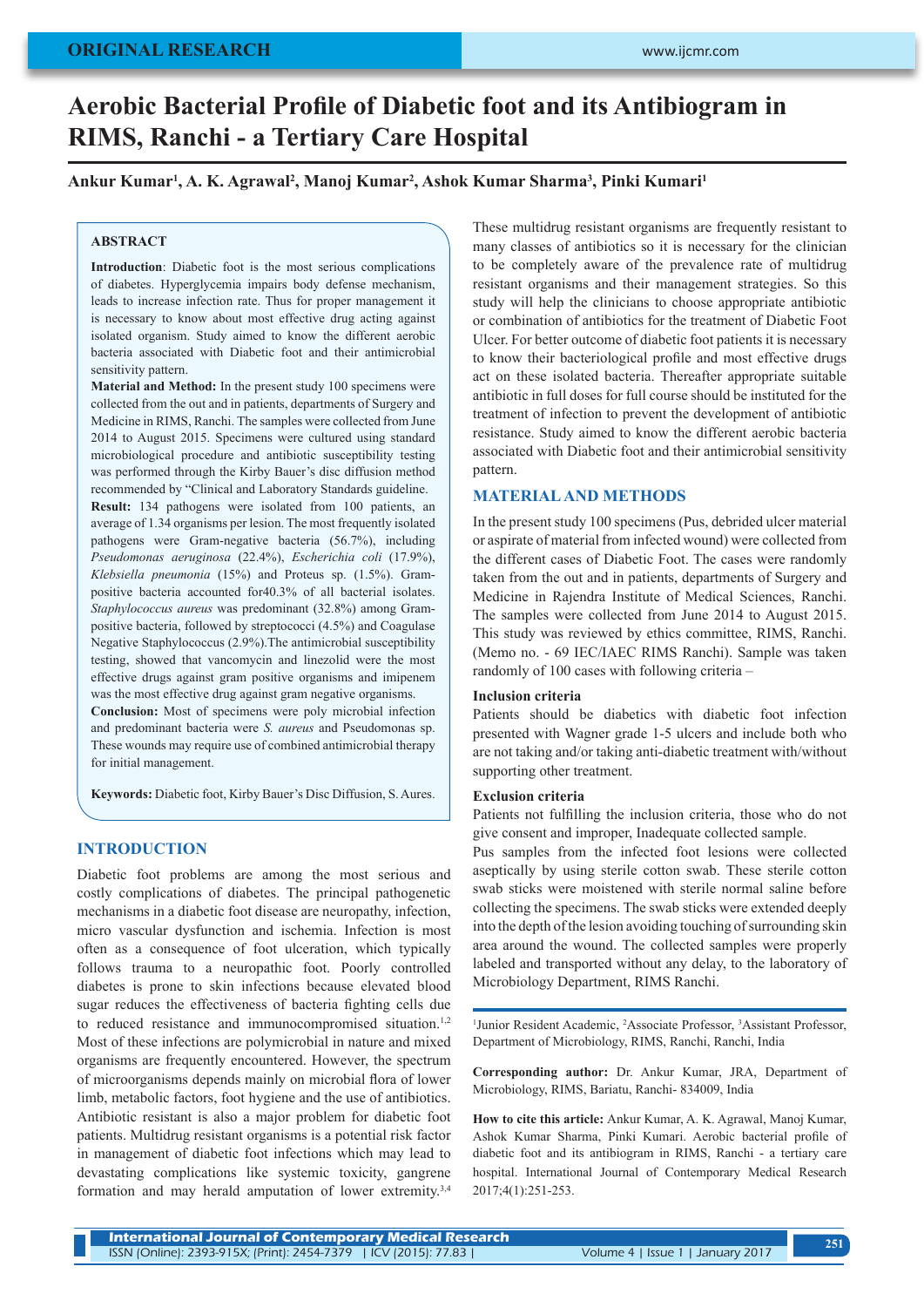| Mixed type of organisms isolated                                   | Number of | Single organism isolated          | Number of |  |  |
|--------------------------------------------------------------------|-----------|-----------------------------------|-----------|--|--|
|                                                                    | patients  |                                   | patients  |  |  |
| Staphylococcus aureus + Pseudomonas sp.                            | O         | Staphylococcus aureus             | 24        |  |  |
| Staphylococcus aureus + Escherichia coli                           | O         | Coagulase Negative Staphylococcus |           |  |  |
| Staphylococcus aureus +Klebsiella                                  | 4         | Streptococci sp.                  |           |  |  |
| Staphylococcus aureus + Candida                                    |           | Pseudomonas sp.                   | 16        |  |  |
| Pseudomonas sp. + Escherichia coli                                 | 4         | Escherichia coli                  |           |  |  |
| Pseudomonas sp. +Klebsiella sp.                                    | 4         | Klebsiella sp.                    |           |  |  |
| Escherichia coli +Klebsiella sp.                                   | h         | Proteus sp.                       |           |  |  |
| Staphylococcus aureus + Escherichia coli. + Klebsiella sp.         |           | Candida sp.                       |           |  |  |
| <b>Table–1:</b> Pattern of Isolation of microorganisms $(n = 100)$ |           |                                   |           |  |  |

| <b>Microbial isolate</b>                                                              |                                          | Number(Percentage) | <b>Total</b> | Percentage |
|---------------------------------------------------------------------------------------|------------------------------------------|--------------------|--------------|------------|
| Gram positive aerobes                                                                 | Staphylococcus aureus                    | 44 (32.8%)         | 54           | 40.3       |
|                                                                                       | Coagulase Negative Staphylococcus (CoNS) | $4(2.9\%)$         |              |            |
|                                                                                       | Streptococci                             | $6(4.5\%)$         |              |            |
| Gram negative aerobes                                                                 | Pseudomonas                              | $30(22.4\%)$       | 76           | 56.7       |
|                                                                                       | Escherichia coli                         | $24(17.9\%)$       |              |            |
|                                                                                       | Klebsiella                               | $20(14.9\%)$       |              |            |
|                                                                                       | Proteus                                  | $2(1.5\%)$         |              |            |
| Candida                                                                               |                                          | $4(2.9\%)$         |              | 2.9        |
| <b>Table–2:</b> Pathogenic microbes isolated from diabetic foot infection $(n = 134)$ |                                          |                    |              |            |

| <b>Isoletes</b>                                             | <b>Present</b> | <b>Chincholikar</b> | Ekta       |  |  |
|-------------------------------------------------------------|----------------|---------------------|------------|--|--|
|                                                             | <b>Study</b>   |                     |            |  |  |
| Avg. organism/patient                                       | 1.34           | 1.3                 | 1.52       |  |  |
| Predominant isolate                                         | GNB(56.7%)     | <b>GPC</b>          | <b>GNB</b> |  |  |
| S. aureus                                                   | 35.7%          | 31%                 | 19%        |  |  |
| Pseudomonas                                                 | 22.4%          | 19%                 | 22%        |  |  |
| Klebsiella spp.                                             | 14.9%          | 18%                 | 17%        |  |  |
| E coli                                                      | 17.9%          | 15%                 | 18%        |  |  |
| Proteus spp.                                                | $1.5\%$        | 9.3%                | 11%        |  |  |
| Table-3: Comparison of studies on isolates in diabetic foot |                |                     |            |  |  |

Identification of bacterial isolates was performed by standard microbiological procedure (Macroscopic evaluation, Microscopic examination, Culture, motility and biochemical test) and antibiotic susceptibility testing was performed through the Kirby Bauer's disc diffusion method (recommended by "Clinical and Laboratory Standards Institute" guidelines<sup>1</sup>).

# **STATISTICAL ANALYSIS**

Quantitative variables, Continuous demographic variables (age, sex, and others) were expressed as number and means±SD while qualitative variables were expressed as percentages.

## **RESULT**

Out of 100 specimen 134 pathogens were isolated in consistent of 8 different types of microorganisms either single in number or mixed. Monomicrobial etiology was 65% and polymicrobial 35% (Table-1), in which Gram negative aerobes (56.7%) are predominant than Gram positive aerobes (40.3%). But predominant aerobic bacteria isolated from these infections were *S. aureus* (32.8%) followed by *Pseudomonas* sp.(22.4%), *Escherichia coli* (17.9%), Klebsiella sp.(14.9%), *Streptococci* sp.(4.5%), Coagulase Negative *Staphylococcus* (2.9%) (Table-2). The antimicrobial susceptibility testing showed that vancomycin and linezolid were the most effective drugs against gram-positive organisms and imipenem was the most effective drug against gram-negative organisms (Table-4).

# **DISCUSSION**

In the present study, 134 organisms (monomicrobial etiology was 65% and polymicrobial 35%) were isolated from 100 patients (Table-1). Among the aerobic bacteria isolates, gram negative comprised of 56.7% and gram positive accounted for 40.3%(Table-2). The observations are similar with Ekta et al<sup>2</sup> while differ significantly from Chincholikar<sup>3</sup> in which the major organism are Gram Positive Cocci (GPC) which may be due to the role of geographical variations in microbial etiology (Table-3). In present study (Table-2) Staphylococcus species (35.7%) was most common isolate followed by Pseudomonas (22.4%), Escherichia coli (17.9%) and Klebsiella (14.9%) which is in concordance with other studies carried out in India (Bansal et al., 2008 and Viswanathan et al., 2002<sup>4</sup>) and outside India (Nadeem Sajjad Raja<sup>5</sup>, DR. Naomi Kemunto Ratemo et al<sup>6</sup>, Maryam Amini et ai<sup>7</sup>, Sharma VK<sup>8</sup>, Meghna Dharod<sup>9</sup> and Tuttolomondo et al<sup>10</sup>). Among the Gram negative aerobes the most commonly encountered were P. aeruginosa, K. pneumoniae and E. coli in agreement with the other studies carried out in India (Gadepalli et al., 2006<sup>11</sup>).

Gram positive isolates were most susceptible to vancomycin, linezolid and piperacillin/tazobactam (Table-4). These findings are similar to those reported by Kaup*et ai.,* 2014 that gram positive isolates were highly sensitive to vancomycin, teicoplanin, linezolid and chloramphenicol (Kaupet al<sup>12</sup>, 2014). *S.aureus* in this study is most sensitive to linezolid (100%), vancomycin (95.4%) and piperacillin/tazobactam (86.4%). Similar findings by Kaup et al, 2014 reported that *S.aureus*  was sensitive to vancomycin (100%), and linezolid (100%). Shriyan et al<sup>13</sup>., 2010 also reported *S.aureus* to be sensitive to vancomycin (100%) and linezolid (100%) (Shriyan et al., 2010). However Daniel et al<sup>14</sup>, 2013 reported 100% vancomycin resistant *S.aureus*.

Gram negative isolates were most sensitive to colistin, imipenem and piperacillin/tazobactam (Table-4). This is in agreement with the study Rao et al., 2014 that gram negative isolates were most